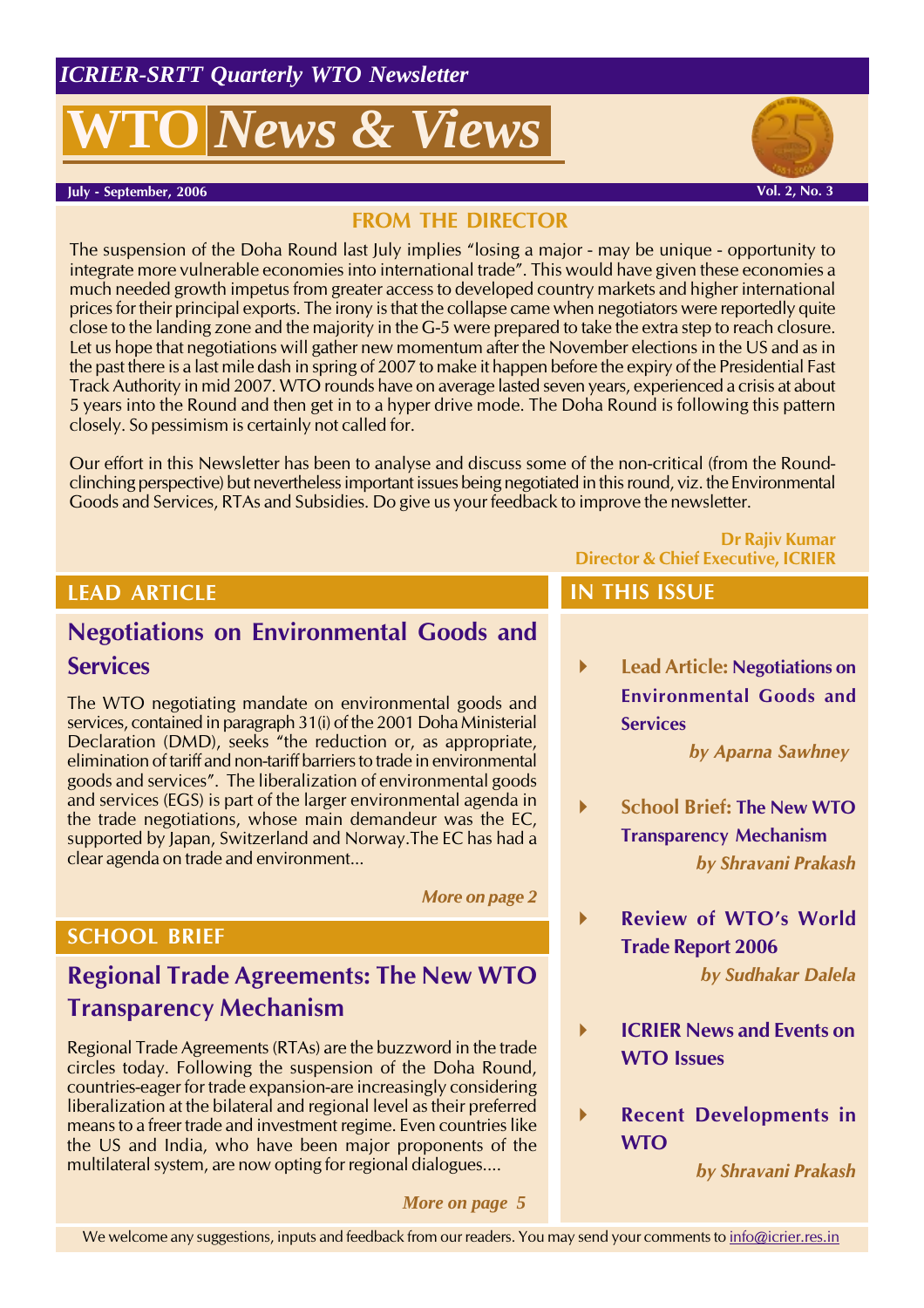# Environment & WTO: Negotiations on Environmental Goods and Services

by Aparna Sawhney

The WTO negotiating mandate on environmental goods and services, contained in paragraph 31(i) of the 2001 Doha Ministerial Declaration (DMD), seeks "the reduction or, as appropriate, elimination of tariff and non-tariff barriers to trade in environmental goods and services". The liberalization of environmental goods and services (EGS) is part of the larger environmental agenda in the trade negotiations, whose main demandeur was the EC, supported by Japan, Switzerland and Norway. The EC has had a clear agenda on trade and environment: first, to legitimize environmental standards and regulations in goods trade (for example through Technical Barriers to Trade and Sanitary and Phyto-Sanitary measures); second, to fold multilateral environmental negotiations into the multilateral trade regime; and third, to increase market access in environmental goods and services. At Doha, the scope of the last two issues was narrowed and Members agreed to negotiate: the relationship between existing WTO rules and specific trade obligations set out in the multilateral environmental agreements; and the reduction or, as appropriate, elimination of tariff and non-tariff barriers to environmental goods and services (under paragraph 31(i) and 31(iii) respectively) with a view to enhancing the mutual supportiveness of trade and environment.

The reduction/ elimination of tariff and non-tariff barriers to EGS is one of the most critical issues in the current negotiations since this sector is among the largest and most diffused of economic sectors. The negotiation issues and outcome will determine the future rules of the WTO trading regime, and impact a whole host of sectors (like chemicals, engineering, construction, consulting, research and development); and issues (like subsidies, government procurement) which are being separately negotiated in the WTO.

This year the EGS negotiations entered in the final stage, given the deadlines set at the Hong Kong Ministerial to conclude all negotiations by the end of 2006. With respect to the EGS negotiations, Members were required to submit comprehensive draft schedules on liberalization modalities in the Non-Agricultural Market Access Negotiating Group (covering environmental goods) by 31 July 2006, and submit a final draft schedule of commitments in GATS (including environmental services) by 31 October 2006. While the deadlines for completion of the Doha Round cannot be met this year, all Members have an interest in a successful conclusion of the talks.

The reasons of the slow progress of the EGS negotiations can however be found in the way the negotiating agenda was set up. This note explores the inherent features of the agenda and the nature of the EGS sector which has made the negotiations difficult.

#### Inherent Problems in the Mandate

The EGS sector includes goods and services which measure, prevent, limit, and correct environmental damage to air, water, soil, and problems relating to waste, noise, and ecosystems (OECD/ Eurostat definition). Alternately, the US environment industry definition includes goods, services and technology which reduce environmental risk, minimize pollution, and enable efficient resource use. As an economic sector, industry estimates are considered under three groups: equipment, services and resources, (EBI, US, based on the US Standard Industry Classification system). The equipment revenues include sales of hardware; services revenue pertain to fees paid for services like waste treatment, waste management, remedial services, consulting, engineering, testing and analytical services; and resources include sales of resource like water/energy, or reclaimed material like metal/paper. Thus the EGS is not a coherent traditional economic sector, like textile or chemicals.

Given the disparate nature of the EGS sector, the mandate on the current negotiations of environmental goods and services in the WTO has two basic problems - first, the lack of definition/ classification of what constitutes environmental goods; and second, the nonintegrated nature of the negotiations in goods and services.

The negotiations on environmental goods were launched without providing a classification or even a basic definition of what commodities constituted environmental goods. The debate on the definition and classification of environmental goods and services was perhaps inevitable since the industry in question, defies standard economic sector classification. While a foursegment classification of environmental services was provided in the GATS during the Uruguay Round and carried over in the Doha negotiating mandate, there was no comparable classification provided for environmental goods.

Not surprisingly, the environmental goods negotiation since its commencement in 2001 has revolved around generating an acceptable definition among the WTO Members, and a positive list of products for which tariffs would be reduced. The issue of classification in environmental services had been less intense since the sector in 1994 was classified clearly in the GATS under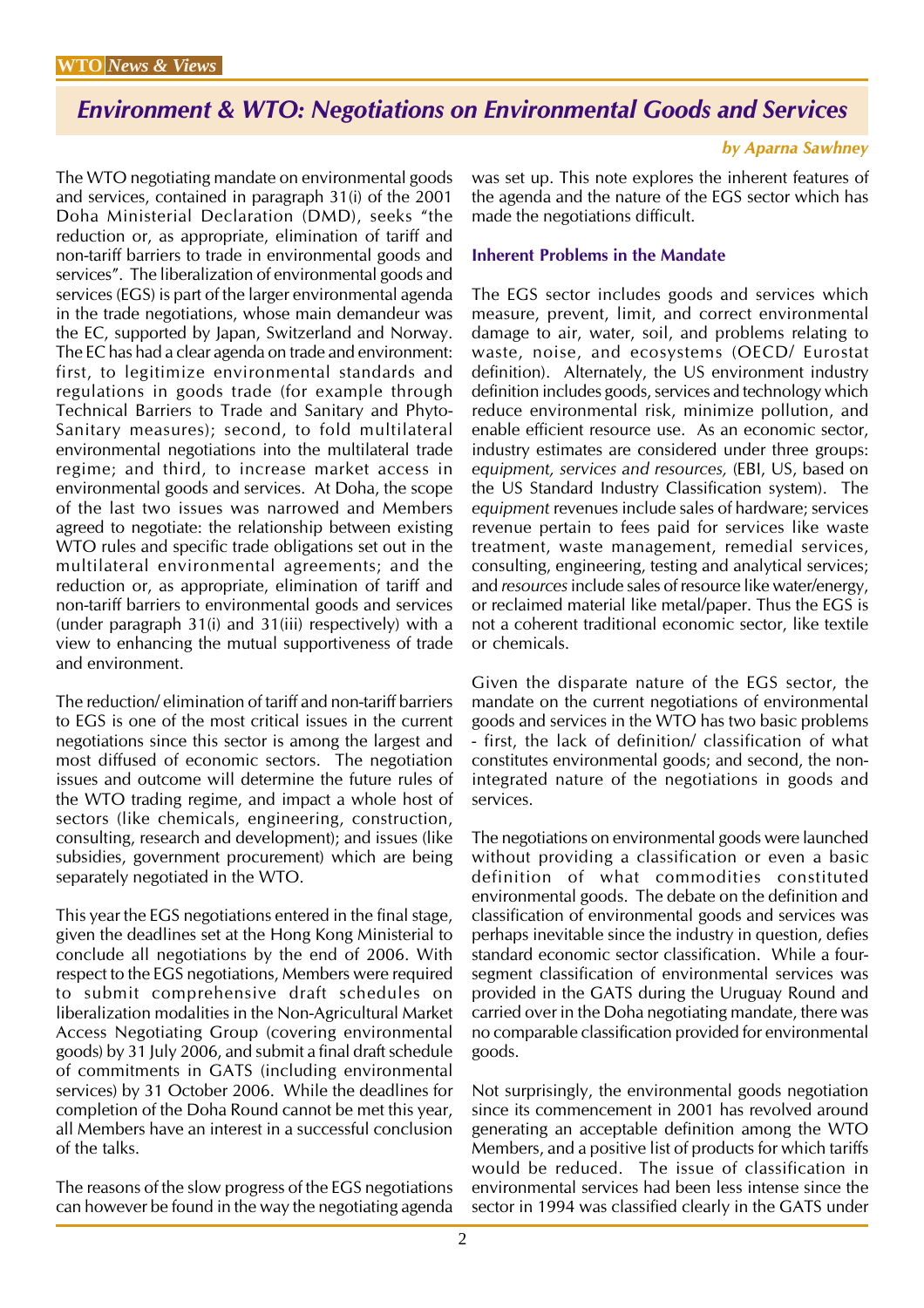four headings: (A) sewage services; (B) refuse disposal services; (C) sanitation and similar services; and (D) other environmental services. The definitional debate in the environmental services today stems from the Uruguay Round classification being viewed as limited, primarily with the EC pushing for a broader coverage of environmental services beyond the four segments as mentioned above.

Second, and more importantly, environmental equipment and services are often provided in an integrated manner, especially in segments of water treatment, and waste management. Yet the EGS negotiations in the WTO are handled by two different forums in a non-integrated manner, even though the market reality shows that EGS are often offered in a consolidated package. For example, technology, design and engineering of waste treatment systems fall under environmental services, but the provision of these environmental services are often integrated with the sale/ provision of the associated equipment.

The reason for the artificial separation in the WTO stems from its legal framework under which goods and services negotiations fall under the GATT and GATS respectively. Thus the current negotiations under DMD paragraph 31 (iii) are being conducted in two separate committees: environmental services in the GATS, and environmental goods in the special session of the CTE and NAMA. The disconnectedness in the environmental goods and services negotiations flies in the face of the principle of incorporating "environment" in the WTO in a holistic manner.

The current EGS negotiations in the WTO lack coordination and coherence befitting goods and services belonging to the same sector. Moreover, the complexities inherent in the nature of the environmental industry make the creation of a neat list of goods for GATT-style liberalization difficult to say the least, and the absence of proper classification in the DMD has only enhanced the challenge for the current negotiations. The listing of standard industrial goods with questionable environmental usage reflect how the EG negotiations had lost the link with the overall goal of environmental benefits and sustainable development.

#### Interests of the Main Demandeurs in EGS Liberalization

Today the global EGS sector is valued at more than US\$650 billion, with the environmental services sector accounting for more than half the total value. The sector has grown by more than 15% during 1996–2002, and was estimated to be US\$652 billion in 2005.<sup>1</sup> The largest environmental markets are in the US, Japan and Western Europe, however, emerging economies including those of Central and Eastern Europe, Latin America, and Asia-Pacific region (especially China and India) have experienced the most vibrant growth in their

environmental markets. In 2005, these emerging economies accounted for 14 per cent of the global environmental market compared to only 8 per cent in 1994.<sup>2</sup>

The interests of the negotiating Members on the liberalization of EGS are based on the level of maturity of their respective domestic environmental industries. The global EGS industry is dominated by developed countries, with the US, Western Europe and Japan accounting for 85 per cent of the total world market. The mature environmental firms from the industrialized countries have a comparative advantage in the export of resource-saving and clean technologies, and in technical expertise in the design and engineering of treatment and purification facilities. As the domestic environment markets in OECD countries reached saturation, exports from the environmental firms in these countries was seen as a significant growth factor.

Moreover, considering the cross-cutting nature of the sector, the EGS sector promises to be one of the fastest growing sectors of the future. Not surprisingly, the EU in its 2005 service liberalization requests to 103 WTO Members noted that environmental services is a 'key sector' for the EC, especially since European companies are 'world leaders' in this sector.

In developing countries, the EGS sector is still at the initial stages of development. There is no scope for a level playing field for these relatively new and small firms, considering that the OECD environmental firms are large multinationals with deep pockets. However, the EGS sectors in the developing countries stand to gain from imports of cleaner technology that can be adapted to local conditions. While developing countries will remain net importers of EGS, there is scope for some niche exports in both environmental goods and services.

#### EGS Negotiations So Far

In the environmental goods negotiations, the focus continues to remain on the issue of determining what is to be liberalized. Members have focused on generating a positive list of goods for which tariffs would be reduced or eliminated. However, in the absence of a classification on environmental goods, the lists tabled by the Members (mostly OECD countries, besides Taiwan and Qatar) included standard industrial goods with multiple uses, often with questionable environmental value. In contrast, environmental services where they overlap with other business services like architecture, construction, consulting, engineering, R&D services, are specialized segments or environmental applications of these other services.

The environmental goods negotiations have progressed on a single track with Members focused on knocking off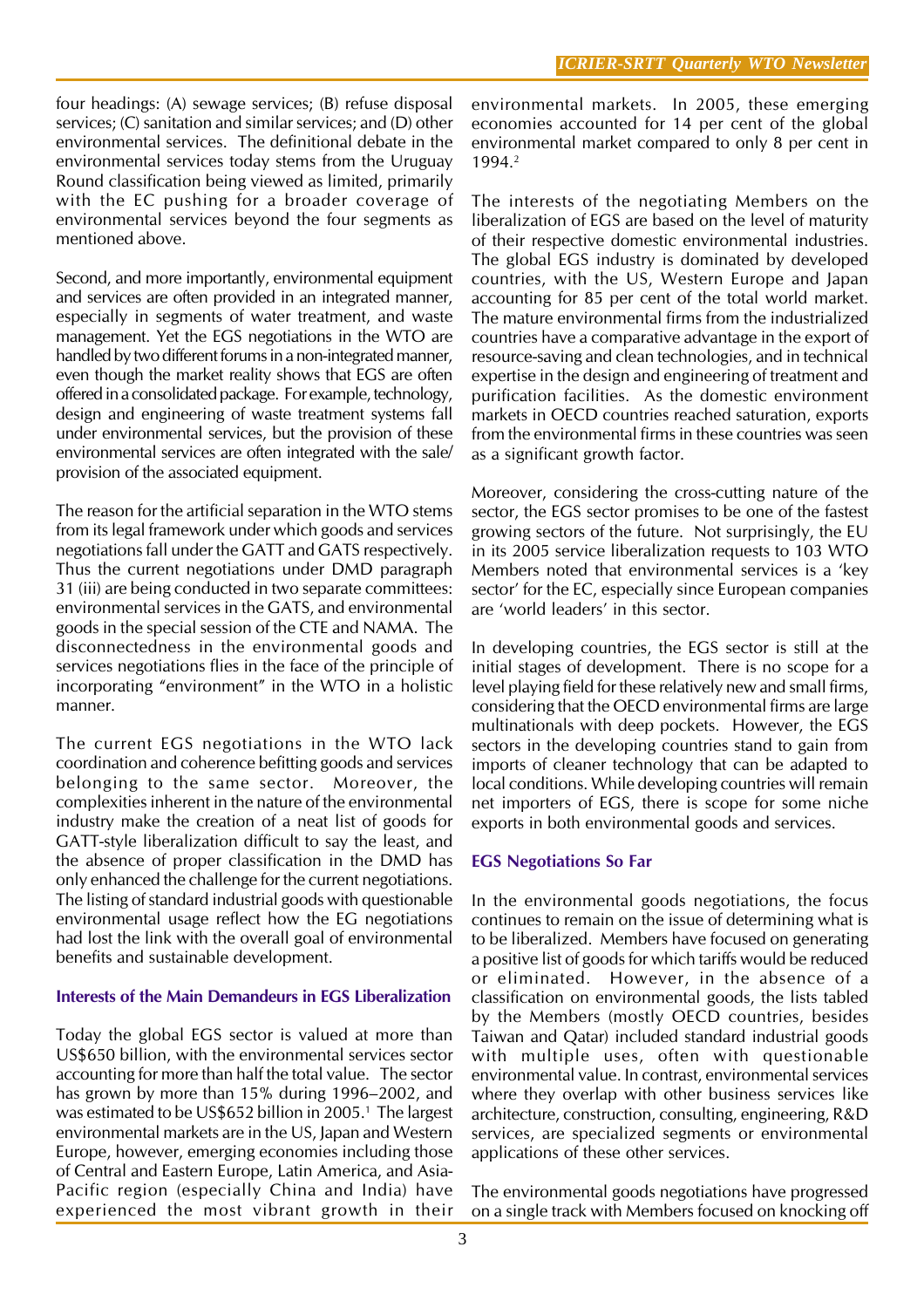or adding items in a prospective list until 2005, when India's project proposal succeeded in breaking the monotony. Most developing countries have resisted the "list approach" due to the inherent risk of economic gains overriding environmental gains for negotiating Members. After all, the list of environmental goods tabled by any WTO Member is driven by the export interest of the concerned proponent of the list. Moreover, the list approach has typically ignored the linkage between environmental goods and environmental services, especially considering that these are offered in an integrated manner. It is apparent from the negotiations so far that there is a need for multiple approaches to defining or preparing a set of environmental goods that would be eligible for complete liberalization.

Most importantly, the development dimension of the Doha mandate needs to take centre-stage, to yield a fine balance between trade, environment and development. Liberalization in products with multiple uses, and weak linkage to environmental use may have adverse impacts like de industrialization in certain industry segments of developing countries.

In environmental services, the developed countries have been requesting for greater market access in Mode 3 (commercial presence), and where feasible in Mode 1 (cross-border supply). In developed countries, like the EC, Mode 3 is open but limitations are imposed in Mode 4 (movement of natural persons). In 2006, plurilateral requests from the developed countries (including Australia, Canada, EC, Japan, Korea, Norway, Switzerland, Chinese Taipei, and the US) to developing countries specifically asked for the opening up of sewage, refuse disposal, sanitation, cleaning of exhaust gases, noise abatement, nature and landscape protection and other environmental protection services.

Considering the fact that developing countries (e.g. India) are typically constrained in capital and are net importers of capital, complete liberalization in Mode 3 abroad does not hold much promise from their export interest point of view. Developing country environmental service providers are keen on gaining market access in developed countries independent of commercial presence. For instance, contractual service suppliers and independent professionals face restrictions in visa and work permit applications in developed countries. Developing countries have in turn requested EC to liberalize Mode 4 for environmental services, including sewage, refuse disposal and sanitation services.

Several developing countries (including India) made a Mode 4-specific plurilateral request to developed countries<sup>3</sup>, which included the three environmental service segments of sewage, refuse disposal and sanitation services among other indicative service sectors. The collective request sought new and improved market access for contractual service suppliers and independent professionals' categories de-linked from commercial presence.

The revised offers by the developed countries have failed to accommodate this request. By contrast in the last two years, some developing countries have included the liberlization of the evironmental services (mode 3) in their revised offers<sup>4</sup>, which can be seen as a response to repeated requests from the developed country Members, especially the EC and US. The revised offers or commitments in environmental services from developing countries (India and China respectively) signal to the WTO Members that they are supportive of a more liberalized regime, and that the developed countries need to make substantially improved offers on their part.

#### Looking Ahead

The current impasse in Doha EGS negotiations suggests that the developed countries are unwilling to further liberalize their own markets especially in Mode 4 for environmental services, and are more keen to liberalize trade in industrial products (mostly with multiple use) classified as environmental goods and create a liberal investment regime for environmental services projects under Mode 3. Such a stance is not conducive to successful conclusion of the Doha Round since export interests of developing countries also need to be integrated in the current round of liberalization. Blocking market access in Mode 4 for environmental professionals from developing countries who have potential to export services to developed countries, while expecting developing countries to completely liberalize Mode 3 is not seen as fair play. On the other hand, in environmental goods negotiations, the approach to generate a list of manufactures (typically with multiple uses) for tariff reduction is a complete departure from the holistic environmental-trade relationship envisioned in the WTO. To reflect the development dimension of the Doha Round and the founding principle of sustainable development of the WTO, the EGS negotiations need to proceed on a more integrated manner, and give due attention to the export interests of developing countries.

<sup>1</sup>Global Environmental Markets', Environmental Business Journal, Volume XIX, Number 5/6, (July 2006). 2 ibdi

<sup>3</sup> The target group of countries included the US, EU, Australia, Canada, Japan, New Zealand, Switzerland, Norway and Iceland.

<sup>4</sup> For instance, India did not make commitments in the environmental services sector under the GATS, and the sector was also excluded in India's initial offer in 2003. In the 2005 revised offer, however, India opened the two segments (refuse disposal and sanitation services) within the sector.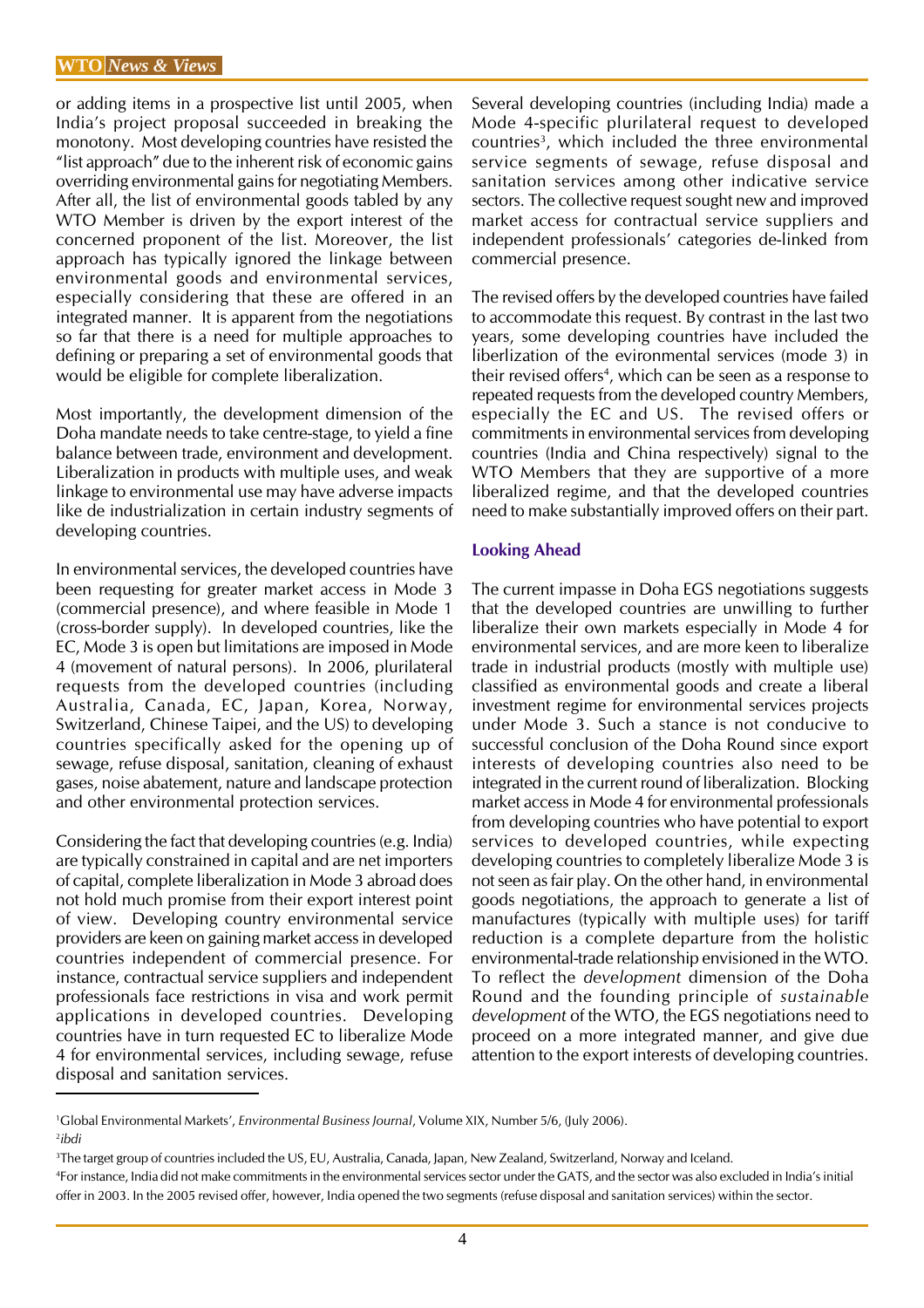# School Brief Regional Trade Agreements: The New WTO Transparency Mechanism

#### by Shravani Prakash

#### **Introduction**

Regional Trade Agreements (RTAs) are the buzzword in the trade circles today. Following the suspension of the Doha Round, countries—eager for trade expansion—are increasingly considering liberalization at the bilateral and regional level as their preferred means to a freer trade and investment regime. Even countries like the US and India, who have been major proponents of the multilateral system, are now opting for regional dialogues.

The RTA is not a new concept since agreements such as the EU, NAFTA and ASEAN have been in force for quite some time. However, there has been a rapid growth in the number of regional trade agreements (RTAs) in recent years. More than 200 RTAs are in force at present, and the number is rapidly growing. Trade between RTA partners now comprises more than half the global trade flows, up from 20% in 1960. On an average, each country belongs to six RTAs, although there exists considerable variation across regions and levels of development.

Despite this proliferation of RTAs, however, the effectiveness of RTAs as a tool for attainment of liberalization and enhanced global integration, as compared to the multilateral system of negotiations has been a topic of continuous debate and analysis. Theoretically regionalism does not offer the best solution for trade liberalisation, but in the light of sluggish performance of the multilateral system it is deemed to be the more viable alternative. Current trends indicate that regional agreements, while the second best option, will be the dominant strategy for future liberalization. In fact, RTAs was the only issue on which a consensus was reached during the failed 23 July 2006 meeting of the G6 at Geneva1. In recognition of the inevitable proliferation of RTAs, a new WTO transparency mechanism for RTAs2 has been introduced, providing for early announcement of any RTA and notification to the WTO. This is an important step towards ensuring that regional agreements become building blocks and not stumbling blocks to world trade3. Therefore, there are indications that economies will continue to embrace regional agreements in their commercial policies aimed at creation of a freer trade regime.

#### Stepping Stones or Stumbling Blocks?

RTAs, being discriminatory nature, tend to affect trade both negatively and positively. On the one hand they complement the multilateral system by intensively

tackling WTO provisions as well as improving resource allocation among member countries. However, they also cause diversion of trade away from non-member countries. If the trade diversion effect is stronger than the trade creation effect then the RTA can be potentially welfare reducing, hurt consumers and even worsen the long-run global competitiveness of producers within the member countries.

Empirically, the effects of RTAs on liberalization and economic growth are not very clear, although some studies have calculated positive long run impacts of major RTAs like NAFTA and EU. The important issue, therefore, is to determine the factors that minimize trade distortions and assure success of an RTA. For best results, regional agreements must be complemented by unilateral liberalization; they should have a well designed architecture and must be enforced to complement multilateral liberalization.

#### Types of RTAs

The quest for regional trade agreements is driven by a number of economic, political and security considerations. Political origins of RTAs are rooted in foreign policy, commercial diplomacy, and development policy interests. RTAs are also driven by the goal of seeking access to larger markets. Further, preferential liberalization is a good option for negotiating issues that are not fully dealt with multilaterally, such as trade in services, investment, competition, environment and labour standards.

RTAs differ considerably in their scope and coverage. Most RTAs go beyond slashing tariffs and attempt to reduce trade impediments by including provisions referred to as "WTO Plus". These measures are much wider in scope, sometimes involving countries that are not parties to the WTO; using a "top down" or negative list approach (especially in services) as compared to a positive list approach in the WTO; measures intended to reduce trade impediments associated with standards, customs and border crossings; regulations and rules that improve the overall investment climate; etc.

Regional agreements range across different levels of economic integration. The most common type of regional integration is a Free Trade Agreement (FTA), in which internal trade barriers (tariff and non-tariff) are reduced or abolished but members maintain independent trade policies (tariffs) toward nonmembers. The next level of integration is a Customs Union (CU) where member countries also apply a common external tariff (CET) on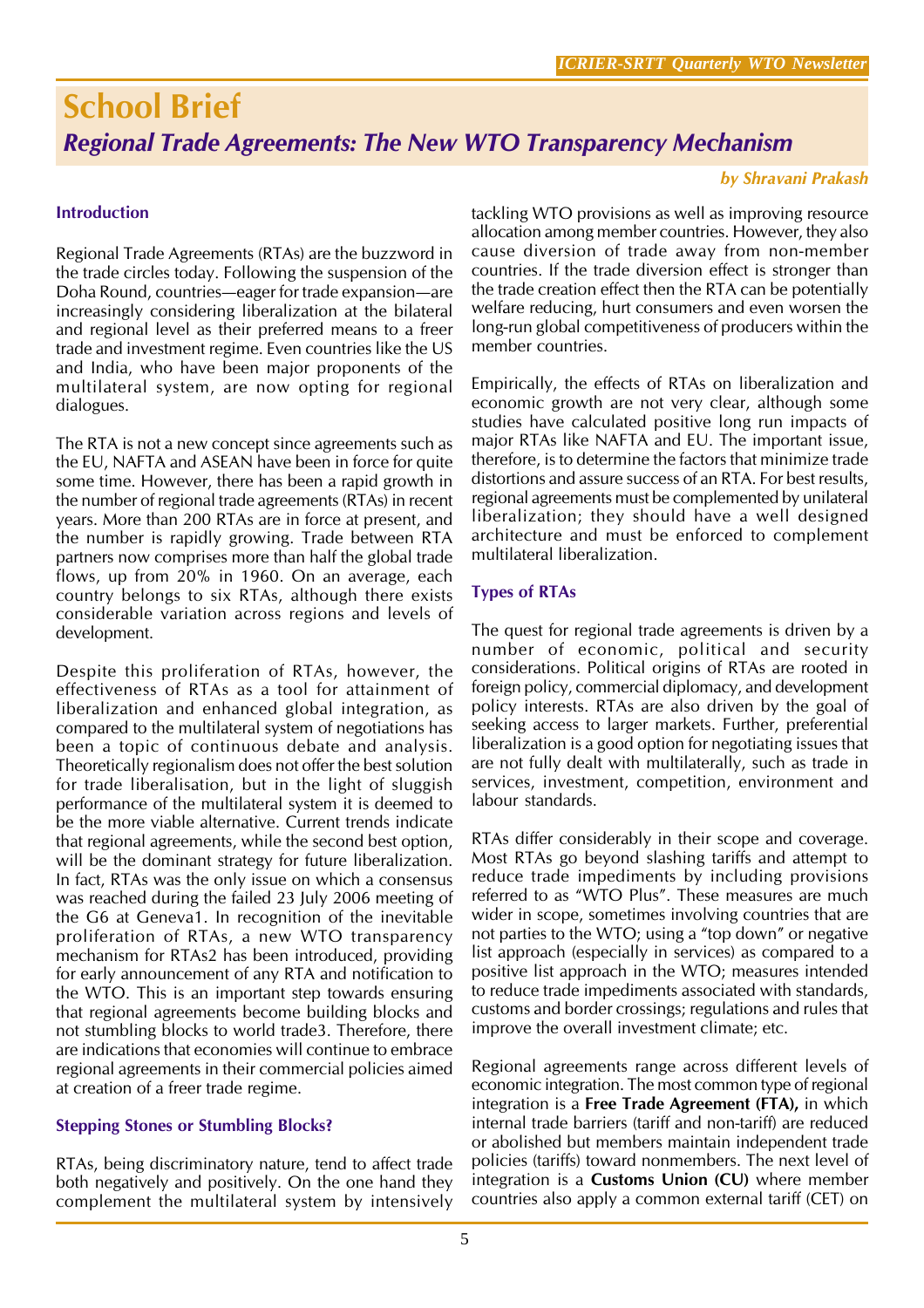imports from non-member countries. The first 'deep integration' stage is called **Common Markets**, where member countries attempt to harmonize institutional arrangements and laws and regulations among themselves; as well as remove all controls on movement of labour and capital. The most comprehensive RTA is an Economic Union, in which members remove all internal trade barriers, permit the free movement of capital and labour, erect common external trade barriers, and unify their fiscal and monetary policies. In addition there are some Partial Scope Agreements among developing countries that are designed to have limited product coverage. FTAs currently account for about 84% of all RTAs, while partial scope agreements and customs union agreements account for 8% each. Of these, roughly 17% of RTAs contain provisions for trade in services as well as goods.

#### Provisions for RTAs under the WTO

When parties (including WTO members) enter into an RTA, they offer to each other more favourable treatment in trade matters than to the rest of the world. Therefore, by their preferential nature, RTAs contrast with the principle of Most-favoured Nation (MFN) treatment among Members and depart from the guiding principles of non-discrimination (defined in Article I of GATT, Article II of GATS, and elsewhere). WTO Members are, however, permitted to enter into such arrangements under specific conditions which are spelt out in three sets of rules:

- Paragraphs 4 to 10 of Article XXIV of GATT provide for the formation and operation of customs unions and free-trade areas covering trade in goods ;
- The Enabling Clause (the 1979 Decision on Differential and More Favourable Treatment, Reciprocity and Fuller Participation of Developing Countries) refers to preferential trade arrangements in trade in goods between developing country Members;
- Article V of GATS governs the conclusion of RTAs in the area of trade in services, for both developed and developing countries.

#### Transparency Mechanism and Examination of RTAs

The Committee on Regional Trade Agreements (CRTA) examines individual RTAs to ensure their transparency and allows Members to evaluate an agreement's consistency with WTO rules. The examination is conducted on the basis of information provided by the parties to the RTA. However, consensus on WTO consistency has been reached in only one case so far and there exists a backlog of uncompleted reports in the

Committee. This is due to problems arising from differences among Members on the interpretation of the WTO provisions against which RTAs are assessed; possible links between CRTA-consistency and the dispute settlement process; and institutional problems arising either from the absence of or discrepancies within WTO rules.

Against this background, negotiations for improving disciplines and procedures under the existing WTO provisions for RTAs were included in the Doha Declaration Agenda. The recent adoption of Transparency Mechanism for RTAs (provisional) is a welcome contribution in this direction. The new mechanism covers all RTAs, including those already under examination so as to expedite the process of considerations and to clear the existing backlog. The mechanism contains the following major provisions:

- Participating members of a newly signed RTA should inform the WTO at the earliest and provide all relevant unrestricted information.
- The members are also required to notify the RTA as early as possible, and specify the provision(s) of the WTO under which it is notified.
- A notified RTA will be considered for examination, and the consideration process must be concluded within a year of notification.
- To facilitate the consideration process, RTA members are required to provide data relating to Goods (Tariff concessions, MFN duty rates, Rules of Origin, import statistics); Services (Trade or BoP statistics, GDP or production statistics of the services sector, data on FDI and on movement of natural persons).
- The WTO Secretariat shall prepare a factual presentation of the RTA, primarily based on information provided by the RTA parties. This factual presentation will not be used as a basis for dispute settlement procedures.
- The CRTA will conduct the review of RTAs falling under Article XXIV of GATT & Article V of GATS. The Committee on Trade and Development will conduct the review of RTAs falling under the Enabling Clause (trade arrangements between developing countries).

Thus, the Mechanism looks to substantially improve procedures for the notification and examination of all RTAs. According to Director General Pascal Lamy, "this decision will help break the current logjam in the WTO on RTAs". Also, it could mean that a number of countries that were being left out of major RTAs now stand a fairer chance. Creating a more transparent system of regional integration could in turn provide incentives for an increasing number of countries to liberalize, which could ultimately lead to the desired multilateral liberalization.

<sup>1</sup>G. Pillai (SS, MoC, India), ICRIER Lecture on Suspension of the Doha Round and its Implications (31 July 2006) <sup>2</sup>WTO (June 2006), JOB (06)/59/Rev.5, Transparency Mechanism for Regional Trade Agreements, Draft Decision <sup>3</sup>Lamy Welcomes WTO Agreement on Regional Trade Agreements, WTO News Item (10 July 2006)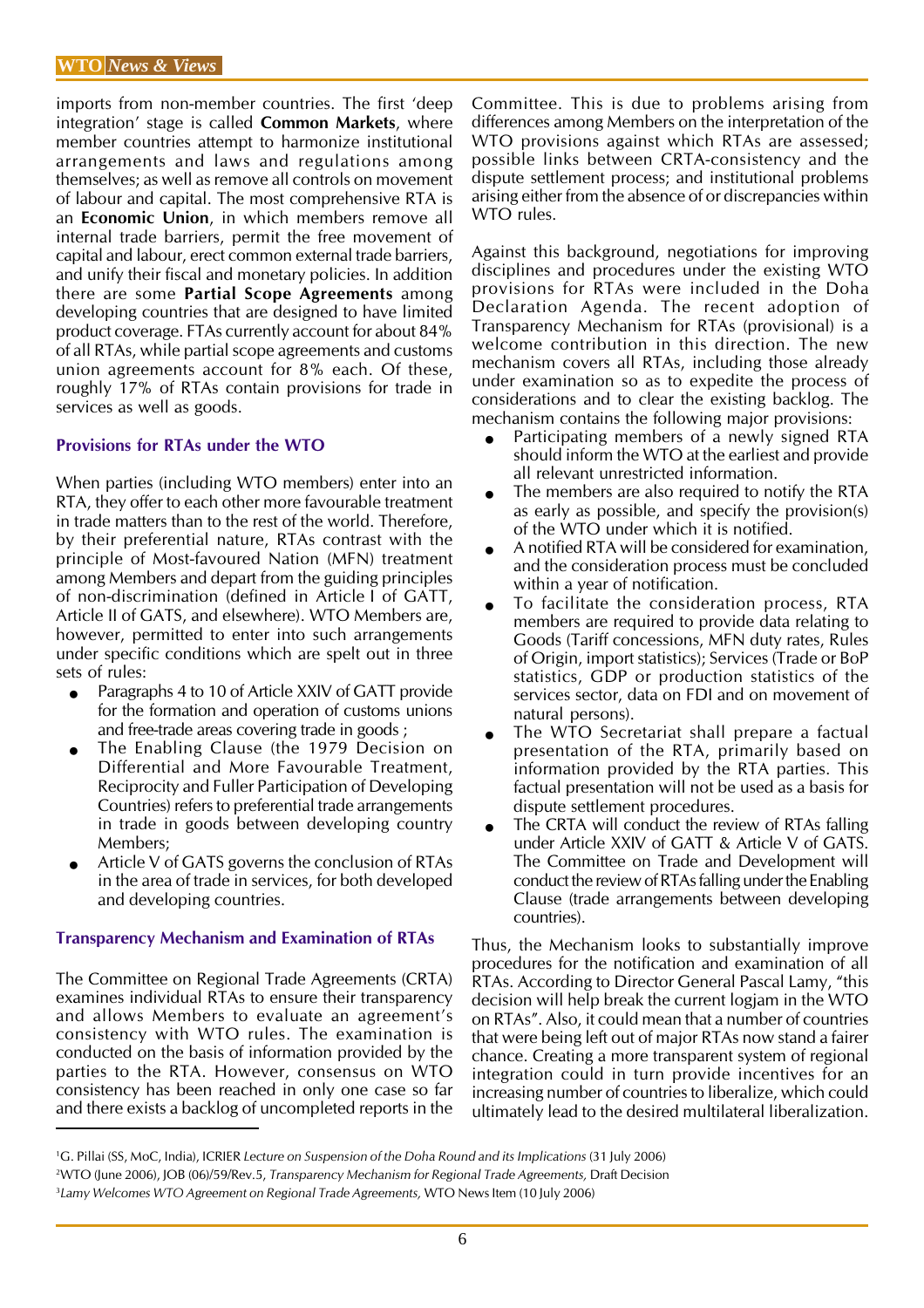# The World of Subsidies: Review of WTO's World Trade Report 2006

#### by Sudhakar Dalela<sup>1</sup>

Since its first edition in 2002, the WTO's World Trade Report, has been examining topical issues in trade policy in the context of salient trends in international trade. The World Trade Report 2006<sup>2</sup> (WTR 06) studies the area of subsidies – one of the most challenging issues in trade policy facing national governments today.

The first section of the WTR 06 analyses recent developments in international trade and showcases commentaries on certain current trade issues, namely, developments in trade in textile and clothing in the postquota regime, the evolution of international royalty and fee payments, trade among least developed countries, and impact of natural disasters and acts of terrorism on international trade flows.

#### Developments in World Trade

The global economy expanded by 3.3 per cent in 2005, less rapidly than in 2004. The annual real rate of growth of world merchandise exports averaged 6 per cent in 2005, following the strong growth of 9.5 per cent in the preceding year. The largest net oil importing developed countries, viz. the EU, US and Japan recorded a slowdown in their import growth.

Another development in 2005 was the sharp increase in crude oil prices which pushed up energy costs world wide; however, it did not prompt increases in consumer prices as was experienced in the two previous major oil crises. Shift in relative prices over the last two years lifted the share of fuels in total merchandise trade in 2005 to a 20 year high. On the other hand, long term downward trend in the share of agricultural products continued. It fell to a historic low of less than 8 per cent in 2005. Variations in relative prices therefore had a significant impact on the nominal trade developments in 2005.

World merchandise exports rose by 13 per cent and crossed for the first time US \$ 10 trillion mark. Asia's merchandise exports and imports expanded by 9.5 per cent and 7.5 per cent respectively. Commercial service exports rose by 11 per cent, to US \$ 2.4 trillion in 2005. The report highlights that cross-border commercial services exports expanded less rapidly than world merchandise exports for the third year in a row. Commercial services trade in Asia, though, expanded faster than the global average. Most trade and price indicators point to a further widening of the US current account deficit in the coming years, which currently stands at over US \$ 800 billion, a source of serious concern for the world community. Sluggishness of the European economy constituted the major drag on world trade and output growth. Among the developing regions,

strongest growth was posted by CIS, though Asian region also demonstrated robust growth, marked by high GDP growth in China and India.

International trade in textiles and clothing continues to play an important role in the economies of many developing economies. The WTR 06 notes that the phaseout of textiles and clothing quotas is likely to accentuate underlying trends towards the replacement of domestic production in high income countries by suppliers from lower income countries, in particular from China. Available statistics indicate that the removal of quotas w.e.f 1 January 2005 has so far had limited additional impact on textiles and clothing production, employment and price levels in the major importing markets viz. the EU and the United States. Specifically, the decline of employment in the textile and clothing industry did not accelerate, and prices of textiles and clothing items in the EU and the US remained largely flat. The special restraints on China may have played their role. However, these will have to go in the near future, and it is too early to predict how markets will evolve in the medium term.

While the trade pattern is changing, anxiety among some textile and clothing exporting nations over losing out in the post-quota regime may be somewhat misplaced. India's textile and clothing exports in post-quota phase have witnessed considerable growth. In order to sustain this growth and to face likely changes in the trading conditions in the next few years, Indian industry will have to gear up for increased investment, technology up-gradation, integration and continuous improvement in competitiveness.

The picture of participation of LDCs in world merchandise trade remains uninspiring. While LDCs' participation has increased in absolute terms since 1990, with particularly sharp increase in the past three years, LDCs as a group accounted for only 0.6 per cent of world exports and 0.8 per cent of world imports in 2004. According to 2003 data, 27.6 per cent of total LDCs exports remains dutiable, with developed countries accounting for 61 per cent of this total and developing countries for the remainder 39 per cent. Among developed countries, the United States and Japan respectively allow 51 per cent and 62 per cent of their imports from LDCs to be duty free. Among developing countries, 93.3 per cent of LDCs exports to China enter duty free. On the other hand, India and Korea stand out as two countries with large imports from LDCs but with very low duty free access.

The WTR 06 observes that global receipts (and payments)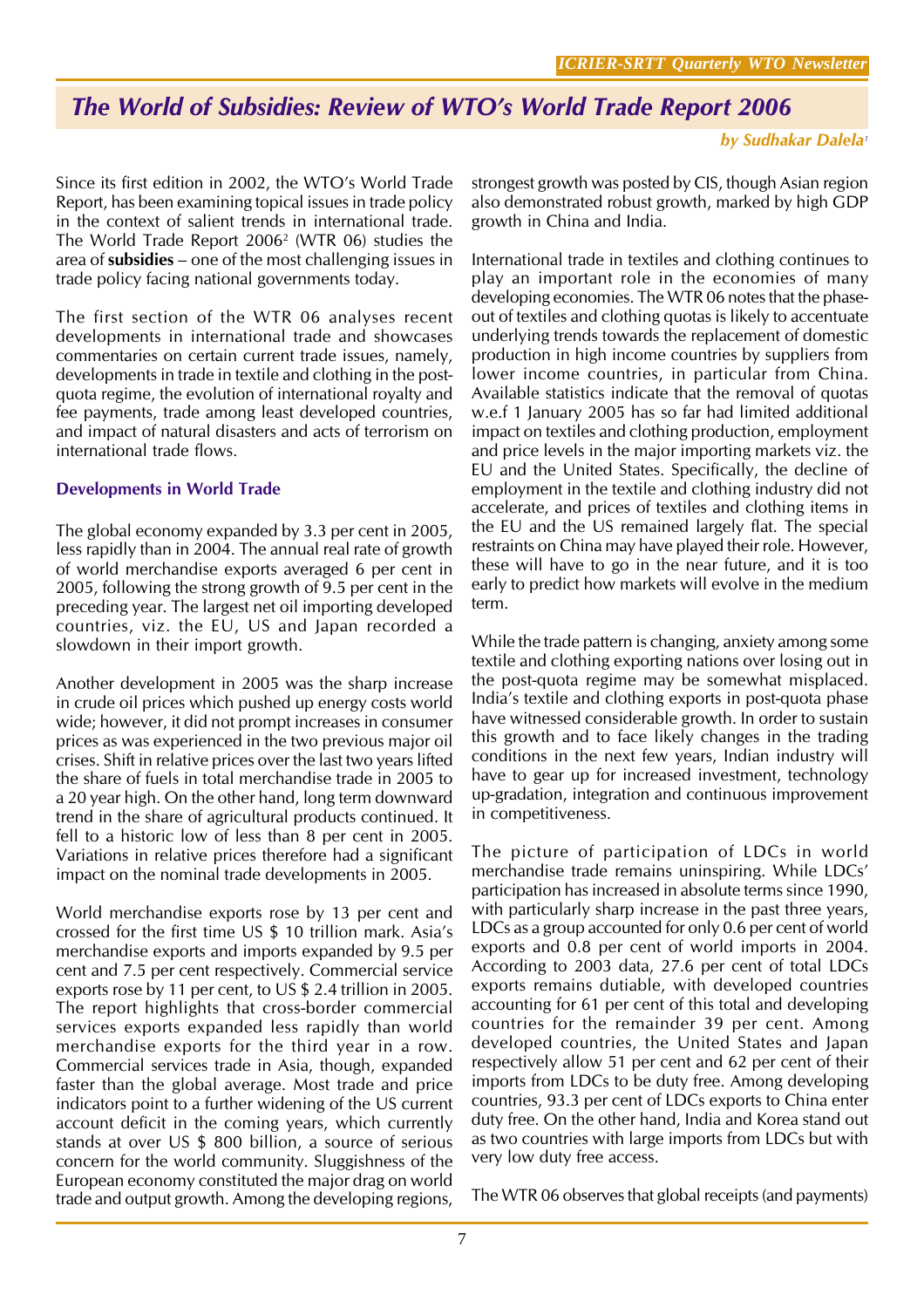of royalties and license fees are estimated to have expanded faster than world commercial services exports over the 1995-2004 period, accounting for 5-6 per cent of world commercial services trade in 2004. Royalty and license fee payments are still made mainly among developed countries and transactions are largely among affiliated firms.

On natural disasters and/or terrorist acts and their impact on international trade flows, while the immediate effects on a particular industry appear to be significant, the economy wide impact of these events tends to be localized, temporary and generally minimal. These conclusions have been derived based on analysis of impact of the tsunami in the Indian Ocean and Hurricane Katrina in the United States.

#### The Complex World of Subsidies and International **Trade**

On the central theme of subsidies, the report initially presents conceptual issues underlying the definition of subsidies. Acknowledging that there is no clear definition of 'subsidies', it discusses a range of characteristics of subsidy definition used in the existing economic literature and analyses how different subsidy definitions affect these characteristics. It broadly groups subsidies programmes into three categories: (i) direct or potential budgetary expenditure, (ii) provisions of goods and services by government at low cost or below market price, and (iii) regulatory intervention and policies. The report then goes on to examine the evolution of definition of subsidies in the GATT/WTO disciplines with particular reference to the Agreement on Subsidies and Countervailing Measures (ASCM).

The report dwells substantively on the economics of subsidies and addresses the question of how subsidies affect international trade. It explores why governments subsidize and examines policy objectives that are pursued through subsidies, namely industrial development, innovative and strategic promotion of industries, adjustments to changing economic circumstances, re-distribution of income or purchasing power, environmental protection and certain noneconomic objectives, such as energy security. The report also studies Export Promotion Zones (EPZs) and evaluates whether incentives given to EPZs are useful to industrial development and the economy as a whole.

The report acknowledges the lack of comprehensive information on the use of subsidies because databases use different definitions and classification systems. This makes cross-country comparisions difficult. In its analysis, it uses three main sources of information: national and supranational subsidy reports, WTO notification under ASCM and Agreement on Agriculture (AoA) and Trade Policy Review (TPR) Reports. The report notes that developing countries on an average use less subsidies as a proportion of national income than developed countries. This should, in no way, come as a surprise. For the period 1998-2002, for a sample of 22 developed and 31 developing countries, it is found that average ratio of subsidies to GDP was 0.6 per cent for the developing as against 1.4 per cent for developed countries. For the period 1998-2002, the average subsidies as percentage of GDP for the US, EU (25), Brazil, India & China are 0.5, 1.5, 0.3, 2.6 and 1.1 respectively.

In agriculture, the report compares data from OECD agricultural database and WTO AoA notifications. Citing available information, it indicates that 21 developed countries spent nearly US \$ 250 billion in 2003 on subsides. There are no surprises on agricultural subsidies; the bulk of domestic support is provided by three members – the US, EU and Japan. During the 1995- 2001, the report notes that EU spent an average of US \$ 96.1 billion, US \$ 66.2 billion and Japan US \$ 41.8 billion on domestic support. The EU is the dominant provider of export subsidies/support accounting for close to 90 per cent on average of notified outlays; though, the ratio of export subsidies to agri-production is even larger in the case of Switzerland and Norway. Other forms of export subsidies that need not be notified such as export credit, export credit guarantees or insurance programmers as well as State Trading Enterprises (STEs) and food aid can be of considerable importance. The report points out an interesting fact that according to the US Environment Working Group, the top 10 per cent of recipients in the US collect over 70 per cent of farm support (on average more than \$33, 000 per annum). In EU (except Greece), on average 21 per cent of beneficiaries receive 82 per cent of direct payments. The report also looks at incidence and trends in current total Aggregate Measure of Support (AMS) and domestic support, export subsidies, export credit, food aid, and STEs.

The report highlights that international sources of data on the incidence of subsidies in the services as well as industrial sector are practically non-existent. Based on available information, mainly from TPR Reports, subsidies are found in many services sectors, such as transport, tourism, banking, telecommunication and audiovisual sectors. In industrial sector, over the period 1995-2002, a total of 54 countries notified quantitative information on industrial and/or horizontal subsides to the WTO under ASCM notification requirements. The median value of the industrial subsidies to GDP for this sample is 0.2 per cent. Given lack of completeness of WTO notifications, this data is far from perfect and should be used with circumspection.

Finally, the report provides useful analysis of the existing disciplines in WTO relating to subsidies and presents competing views on whether the disciplines are tight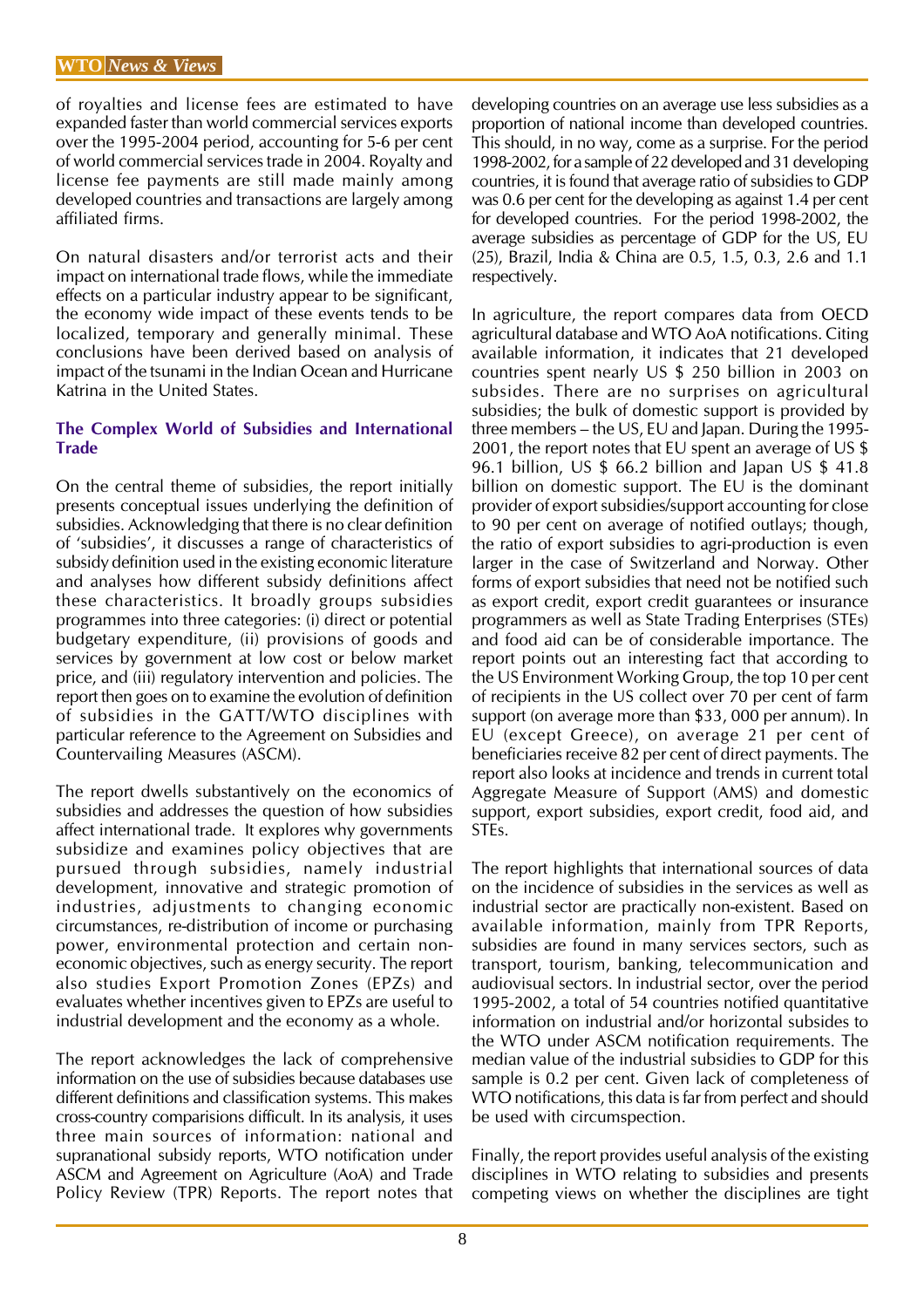enough to limit trade distorting subsidies, or flexible enough to allow governments to pursue their legitimate policy objectives and development goals. The report provides an excellent snapshot of evolving jurisprudence in WTO on certain aspects of subsidies disciplines and draws attention to the ongoing negotiations to clarify and improve disciplines under ASCM, taking into account the disciplining opportunity provided under the ongoing agriculture negotiations.

Under the guidance of Deputy Director General, Alejandro Jara, the WTR 06 team led by Patrick Low, Director, Economic Research and Statistics Division in the WTO Secretariat, deserves unstinting compliments for the lucid presentation of the complex world of subsidies for the attention of policy makers, research community and civil society. Perhaps, more analytical work on the incidence and the impact of subsidies is necessary and as noted by WTO's Director General, Pascal Lamy, in the Foreword, the WTR 06 is an 'invitation to deeper reflection'. In my view, this is a useful reference on subsidy related issues for not only policy makers or those influencing government policy but also the academic community and public in general.

1 Director in the Trade Policy Division, Department of Commerce. Views expressed are personal and do not purport to reflect the opinion or views of the Government of India.

2 The complete text of the Report is available at http://www.wto.org/english/res\_e/reser\_e/world\_trade\_report\_e.htm

## ICRIER News and Events on WTO Issues

#### Suspension of DOHA Round and its Implications

An interactive session was organized by ICRIER on 'Suspension of DOHA Round and its Implications' on July 31, 2006. The objective of the lecture was to brief the assembled participants about the developments at the July 23-24 G-6 meeting at Geneva that concluded

inconclusively leading to the suspension of the Doha Round of negotiations, termed as "time-out to review the situation, examine available options and review positions" by WTO DG Mr Pascal Lamy.

Mr. Gopal Pillai, Special Secretary and chief negotiator of Government of India led the discussion and appraised the audience about the reasons and factors that lead to the present stalemate. He was of the opinion that how soon the talks would resume will depend entirely on the outcome of the US-midterm

elections scheduled to be held in November this year.

Mr Pillai in his lecture highlighted the main issues that emerged during the proceedings of the July G6 Ministerial Meet held in Geneva. He said that the failure of the twelve and half hours long meeting aimed at resolving the contentious gaps in agriculture, domestic support and NAMA lead to the suspension of the Doha Round and has brought all previous commitments to a standstill. Also, given that DDA is a single undertaking agreement, commitments made by negotiators at the Hong Kong ministerial on the other issues will not be binding now and fulfilling them will be now up to the individual countries.

At the G6 meeting, Mr Pillai noted, Mr Lamy's agenda broadly consisted of two rounds. Round 1 included discussions on Agricultural Market Access (AMA), Domestic Support and NAMA, comprising the specific



Mr Gopla Pillai addressing the Participants

issues within each of them: AMA - the ambition in terms of cuts, what would be the proportionality of cuts for developing countries, treatment sensitive and special products and special safeguard mechanism, Domestic support – the cuts and disciplines on the various boxes and NAMA - coefficients for the Swiss formula, Para 8 flexibilities, treatment of unbound

lines. Round 2 was to be on sectoral issues.

Mr Pillai summarised that after the ten hours of discussion on Market access, what was on the table was a 100% cut on subsidies by 2013, domestic support cut raised to 70-75% of trade distorting support, and a 51% tariff cut agreed to by the EU. This was two to three times higher than the Uruguay Round cuts.

However, on the issue of domestic support where the US was expected to show movement, little was offered. US maintained that the October proposal was a real cut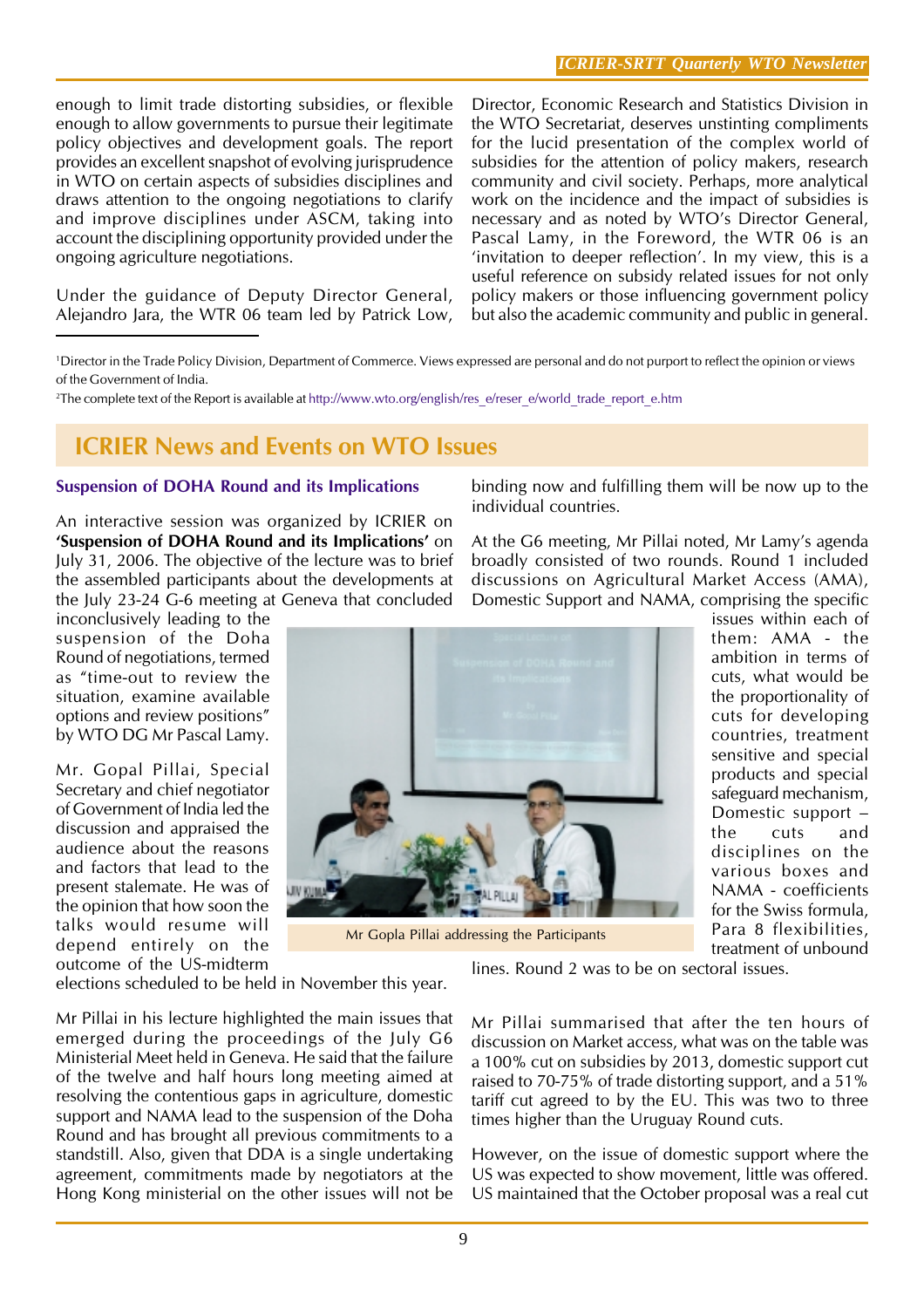in AMS which would bind them to a total package of 23 billion dollars (as opposed to a 2005 farm support of 19.6 billion). But finally after some discussion the US stated their dissatisfaction on market access and said that therefore they would not move at all. This, according to Mr Pillai, was extreme intransigence on the part of the US, as their offer would leave their domestic support above current applied levels.

At this point, Mr Pillai said, the negotiations unravelled and NAMA did not even come up for discussion. He opined that a conclusion could have been reached since there already was resolution on export subsidies and a 75% cut on domestic support. According him there was a near 80% chance of striking a deal. But at this juncture Mr Lamy closed all discussions and the negotiations got stymied.

#### Evolution of India as a Negotiator in the Multilateral Trade Forum

Dr Suparna Karmakar went on a study trip to Geneva between 8 and 16 September 2006 to undertake research on the above subject and conduct interviews with major stakeholders in the negotiations and important WTO Members. This paper is a part of the forthcoming ICRIER-SRTT book on India's Liberalization Experience - Impact of WTO. She met up with Mr David Shark (Dy Chief of Mission) and Ms Nancy Adams at the US Mission, Mr Carlo Trojan at the EU Mission, Ambassador Ichiro Fujisaki and Mr Kenko Sone at the Japanese Mission, Ambassador Clodoaldo Hugueney at the Brazilian Mission, Ambassador U S Bhatia at the Indian Mission, Mr Faizel Ismail at the South African Mission, Dr Mateo Diego-Fernansez at the Mexican Mission, Mr A H Mamdouh at the WTO Sectt, Dr Jean-Pierre Lehmann at IMD, Lausanne, Ms Nicole Pohl and Ms Marion Panizzon at World Trade Institute, Berne, Ms Mina Mashayeki at UNCTAD, Mr Dimiter Gantechev and Dr J S Jaiya at WIPO, Dr Manas Bhattacharya at ILO, among others.

#### The Doha Development Round: Going Forward

ICRIER, jointly with India International Centre organized a Panel Discussion on 'The Doha Development Round: Going Forward' on September 20, 2006. The session was chaired and moderated by Dr Rajiv Kumar, Director and CE, ICRIER, and the esteemed panellists were Mr Gopal Pillai, Secretary Commerce, Government of India, Dr Creon Butler, Deputy High Commissioner & Chief Economist, UK High Commission, Mr David Holly, Deputy High Commissioner, Australian High Commission and Mr John Fennerty, Economic Counsellor, US Embassy.

The panellists discussed the causes and consequences

of the suspension of the Doha Round and highlighted the need for restarting the talks at the very soonest. Mr Pillai led the discussions and outlined the events leading upto the launch of the Doha Round, and pointed out that the insertion of the second D in DDA was a consequence of the 9/11 attacks, which had made all Members at that point in time alive to the need for a free and fair multilateral trade regime as a tool for fighting poverty and inequality globally.

He discussed how the talks broke on domestic support issue, and the act that the US offer of a 53% cut on domestic support was not sufficient to address the unfairness in the global agricultural trade and market access, for even with this cut US would be entitled to give 22.5 million USD to its farmers at end of the Round, which is more than the 19 million USD support that is applied today. He mentioned that it was a pity that talks did not even get to NAMA and Services liberalisation issues, sectors where developed as well as developing countries have the most of GDP and employment opportunities and potential.

However, he was not pessimistic though about the fate of DDR. He said that there was a window between Nov06-March07 window for Fast Track Authority to seal a deal. Should that fail to materialise, then talks would remain stalled for about 3 years.

Dr Creon Bulter started by mentioning that a policymaker's job is both stimulating and frustrating. He agreed with Mr Pillai that it was the 9/11 environment which had influenced structuring of Round with a 2 fold agenda: get agriculture substantially liberalised and ensure that Developing Countries also benefit; hence middle D in DDA. He agreed that success of the Round would be hinged on the delivery of the middle-D, which is not only the correct moral thing to do to help poverty alleviation but also is necessary to prevent backlash against the ongoing integration of global markets.

He warned Members to not get diverted from DDA via bilaterals/regional agreements, for really there is no substitute for multilateral liberalisation. He was of the view that the differences between countries were not much, and one can certainly build on what there is. Need to focus/balance of potential benefits of success with risks of failure! He ended by saying that UK has expectations of an ambitious and pro-development Round and is certainly not keen to give up on it.

Mr David Holly mentioned that Australia (and the CIARNS group) was not very happy with the Uruguay Round (UR) outcome either, and is looking forward to a better deal from DDR. Though the best way of liberalisation according to him is via the autonomous route as it helps the economies to unleash the natural competitive advantages, he did stress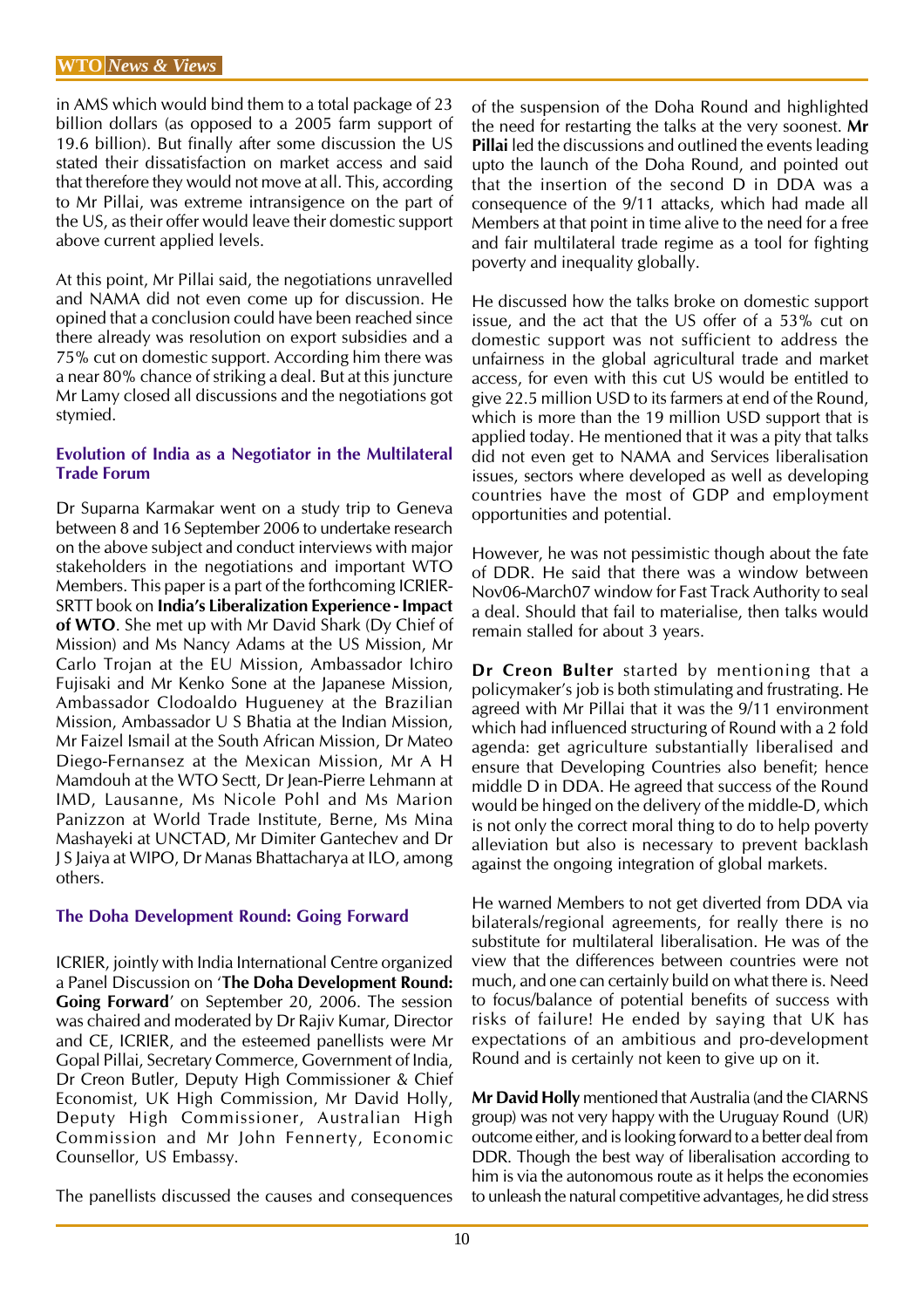on the need for agricultural reforms as much as that in industrial goods and services; Industrial and services market access should complement with agriculture initiatives.

Mr Fennerty in his talk brought out that given the high growth in China and India, and the fact that they are large consumer driven economies and markets, not only they have a major stake in seeing where things are going in future, a global repositioning is also needed; they are future markets for industrialised countries. Traditionally DCs have been defensive; now they need to think of

## Recent Developments in WTO

#### Director General Lamy Suspends Doha Round Talks Indefinitely

WTO Director General Pascal Lamy suspended all talks under the Doha Development Agenda negotiations on 24 July 2006, after discussions among the G6 members broke down at a meeting in Geneva the previous day. He explained that "in practical terms, this means that all work in all negotiating groups should now be suspended, and the same applies to the deadlines that various groups were facing".

In a move to break the impasse and resolve the crisis, the Trade Negotiations Committee had requested the Director General to conduct intensive and wide-ranging consultations with members and revert to the Committee at the earliest. Pascal Lamy accordingly, undertook the consultative process with individual delegations and with groups. He attended the outreach session at the G8 Summit in St. Petersburg, where he asked the Heads of State and Government who were present to revise their instructions to their negotiators and give them greater flexibility. During the meeting, the Director General felt that there were some encouraging signs of enhanced flexibility.

To follow up on these signals, the meeting of the G6 (Australia, Brazil, the European Union, India, Japan and the United States) Ministers was convened at Geneva on 23 July 2006. At the conclusion of its lengthy and detailed proceedings the meeting merely served to highlight the fact that the gaps remained too wide. Lamy observed that "the main blockage was in the two agriculture legs of the triangle of issues, market access and domestic support; and the six did not even move on to the third issue of non-agricultural market access". Faced with this persistent impasse, DG Lamy believed that the only course of action he could recommend was to "suspend the negotiations across the Round as a whole to enable the serious reflection by participants and to "have time-out to review the situation, examine available options and review positions".

their offensive interests, and consider these before taking stance. Having firm bottomlines can't get the Round going; all need to move, and likeminded countries need to relook their positions and devise a way out.

He also mentioned that UR took 7 years to conclude and at the  $5<sup>th</sup>$  year had a breakdown. This round is more complicated, and hence there is little cause for despair. We have come a long way in this round, though a lot of work still needs to be done. The round needs to start moving again – failure is not an option.

#### by Shravani Prakash

However, Lamy encouraged by "frustration and regret" over suspension of trade talks, calls for "political heavy lifting' to revive talks…

Speaking at the WTO Public Forum 2006, Director-General Pascal Lamy noted the "frustration and regret" of WTO members, academia and civil society over the risk of "losing a major - maybe unique - opportunity to integrate more vulnerable economies into international trade, and undermining their potential for contributing to sustainable growth and poverty alleviation". He saw this as an encouraging sign and a first step towards "getting the WTO car out of the repair garage where it finds itself now".

For a breakthrough in the Doha negotiations, Governments will have to "engage in some political heavy lifting in constituencies at home", the DG urged during his address to the World Bank-IMF International Monetary and Finance Committee in Singapore. He said that there was need to translate collective concerns into concrete action and that WTO members need to rethink their positions so that the existing differences in positions can be bridged. He warned that the current impasse could be costly since the conclusion of this Round is well within reach as impressive results in the negotiations had already been achieved.

In an earlier meeting with UNCTAD, the WTO DG noted that the increase in South–South trade meant developing countries' policies were increasingly affecting each other, and therefore flexibility to preserve "policy space" needed to be thought through carefully.

#### New Transparency Mechanism for RTAs Approved, Welcomed by DG Lamy

On 10 July 2006, the Negotiating Group on Rules' formally approved a new WTO transparency mechanism for all regional trade agreements (RTAs). This decision was welcomed by Director General Pascal Lamy who